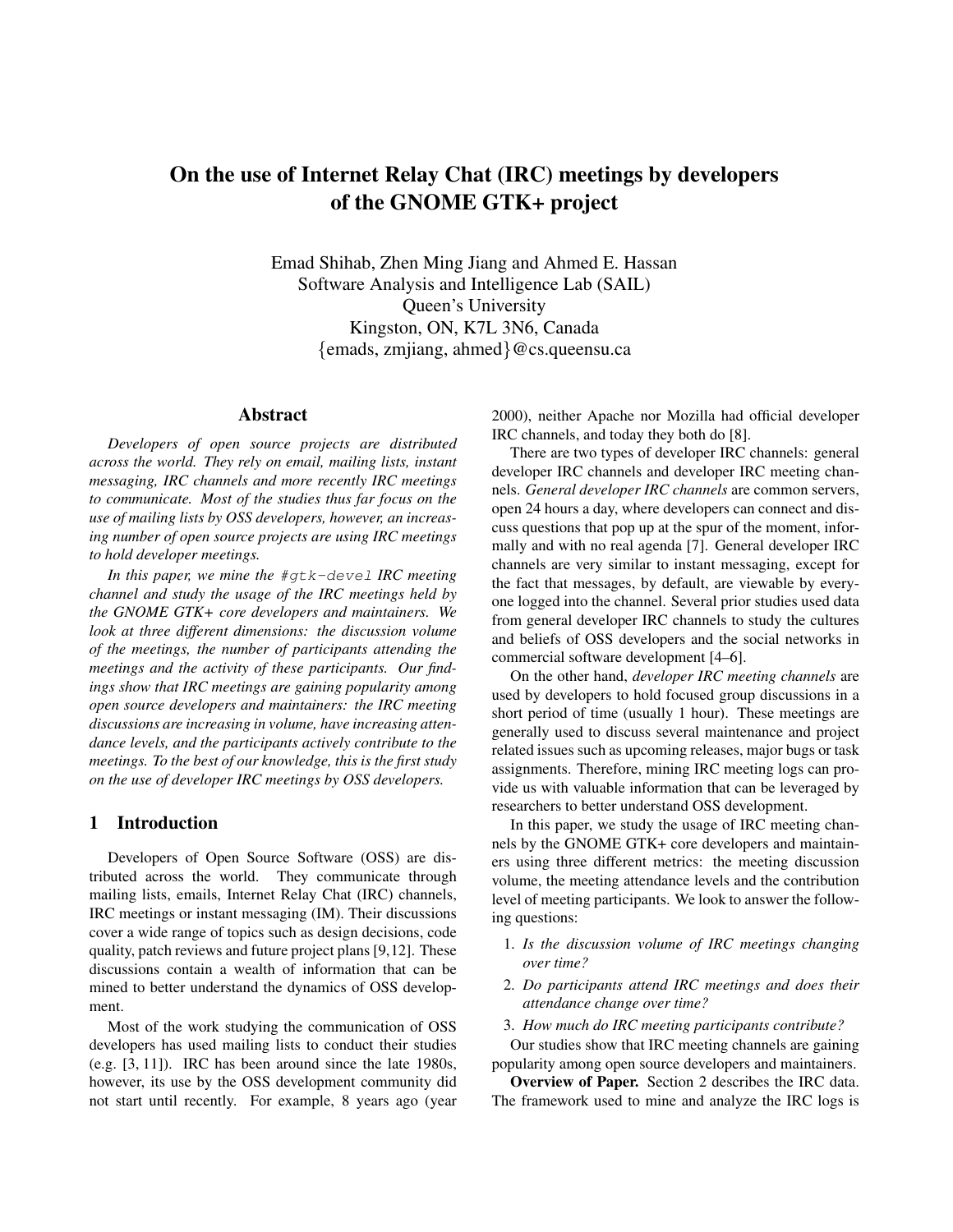

Figure 1: Sample IRC meeting log

detailed in Section 3. Our results are presented and interpreted in section 4. The paper is concluded in Section 5.

# 2 IRC Data

The meeting logs of the #gtk-devel IRC meeting channel are archived by the GTK+ project on their Meeting Space site [1]. A sample meeting log is shown in Figure 1. The first few lines of the meeting logs contain information about the meeting, such as the start time (denoted as A in Figure 1). Then, the list of attendants is noted (denoted as B). These lines are followed by the messages exchanged by the meeting participants (denoted as C). The meeting logs are concluded with a few lines that mention the end time of the meeting (denoted as D). It is important to note that not all of the meeting logs follow the standard format. In some cases, only the messages exchanged were made available in the archived logs.

Furthermore, there are different types of IRC message lines that one might encounter when mining meeting logs, depicted in Figure 2. In some cases, the month, date and time are included in the time stamp, while in others only the time is logged. In some cases, the time stamp is omitted altogether. In the next subsection, we outline the framework used to mine and store the IRC data.

# 3 The IRC Analyzer Framework

We built a framework that parses the meeting logs and stores the messages in a PostgreSQL database.

# Step 1: Data Collection

IRC meetings are held by the GTK+ core team "as regularly as possible" to discuss various project related issues, i.e., bugs, release schedules, code quality [2]. However, the meetings are open to anyone interested in the GTK+ project.

| Date                         | <b>Name</b>                              | <b>Message</b>                                                             |
|------------------------------|------------------------------------------|----------------------------------------------------------------------------|
| Jun 05 21:05:40              | $name$<br><name></name>                  | agenda for the meeting<br>agenda for the meeting                           |
| [21:05:40]<br>21:05<br>21:05 | <name><br/>name<br/><name></name></name> | agenda for the meeting<br>agenda for the meeting<br>agenda for the meeting |

Figure 2: Different types of IRC messages

We obtained the meeting logs for the years 2004 till 2008 from the GTK+ Meeting Space site [1] and mined a total of 105 meeting logs. The logs contained 17,217 message lines from 148 different participants.

### Step 2: Data Parsing

Initially, we conducted an inspection of the meeting logs and identified 5 different types of IRC message lines (shown in Figure 2). Then, we built the IRC message parser to handle the different message types. Our framework uses regular expressions to handle the different message types, and was able to successfully parse all of the 105 meeting logs.

### Step 3: Multiple Alias Resolution

Participants of meetings assign themselves nicknames when joining the IRC meeting or change their nicknames during the meeting. Therefore, there can be multiple nicknames (aliases) for the same person. This so called multiple alias problem is similar to the multiple alias problem observed in mailing lists [3].

For example, the participant  $\uparrow$  rb uses the aliases:

jrb <jrb>  $\langle \text{irb} \rangle$ <jrb\_meet> <jrb\_sick>

Using name resolution heuristics we were able to find and resolve the majority of the aliases. However, manual inspection was needed to resolve some of the rare cases. Furthermore, it is worth noting here that the majority of the meeting participants use abbreviated names, therefore, methods such as the one proposed by Robles and Gonzalez-Barahona [13] need to be used to accurately identify the participant's real names. Such identification becomes extremely important when multiple data sources (i.e. source code repository, mailing lists and IRC meeting logs) are used in combination and one needs to be able to identify the same person in all sources.

### Step 4: Data Storage

After parsing the message lines, we reconstructed the IRC messages in preparation for storage in the database. Each IRC message contains three properties: date, name and message. Then, the information was stored in a PosgreSQL database for further use.

The use of a database eased the exploration of the large data at hand since we could rapidly explore different questions and generate specialized views to answer these questions.

## **Results and Interpretations**

In this section, we report our results and answer the questions posted earlier.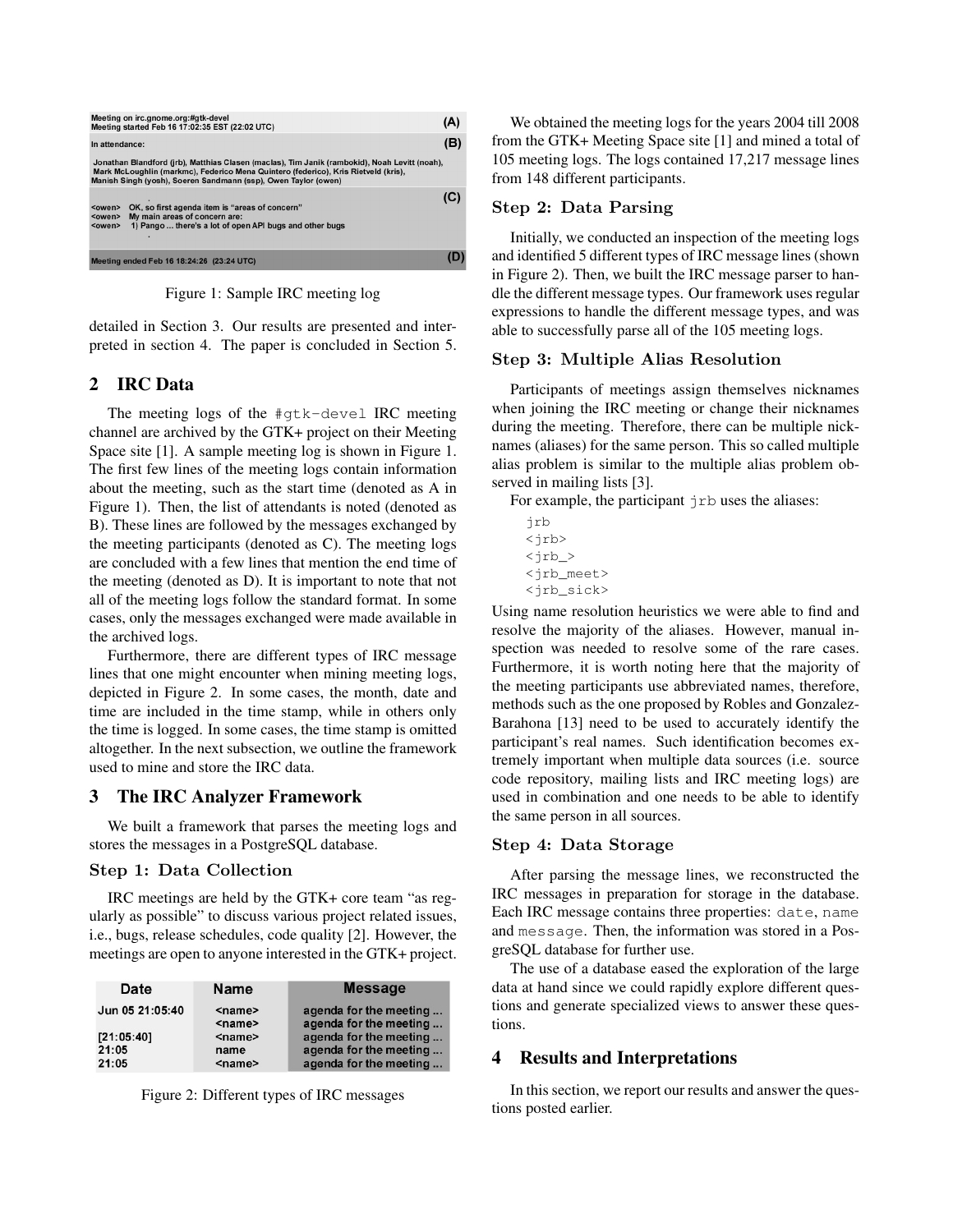

Figure 3: Number of message lines in IRC meetings



Figure 4: Number of participants attending IRC meetings

#### 4.1 Discussion Volume

1) *Is the discussion volume of IRC meetings changing over time?*

As a first step, we wanted to study the change in discussion volume. The reason for this study is to see whether meetings are increasing in popularity over time.

We measured the number of message lines in each meeting and plot our findings using violin plots. Violin plots [10] are similar to box plots. The center of the plot shows the median. The top of the plot shows the maximum value and the bottom shows the minimum value. The first and third quartile are represented as the top and the bottom of the thick line in the center of the violin plot. The main advantage of violin plots, compared to a box plot is the fact that violin plots present the density. The wider the violin plot, the higher the density. In addition, we plot the moving average (denoted by the black line).

Considering the violin plot for 2004 in Figure 3 as an example, we can see that the median is approximately 150 (denoted by the white dot), the max is approximately 500 and the min is approximately 50 (represented by the top and bottom of the violin plot). The highest density occurs for value 100 (i.e. the violin is widest around 100) and the high values (between 400 and 500) have a small density (i.e. the pointy top of the violin plot around 500).

It can be observed from Figure 3 that a general trend showing an increase in discussion volume is observed. The increase in discussion volume may be due to two factors: 1) the fact that meeting attendants are discussing more or 2) the fact that meetings are becoming increasingly popular and more attendants are joining in the discussions. Also, the majority of the meetings are between 100 and 200 messages in length. However, there are a few meetings that are longer than usual (represented by the pointy tops of the violin plots, e.g. 2004). We hypothesize that these meetings were probably held just before major releases. Traditionally, meetings held before major releases are longer than usual because they cover many issues such as, open bugs, code freezes, feature inclusions and documentation updates. In the future, we plan to explore the reason for the increase in discussion volume and the relationship between discussion volume and release schedules.

## 4.2 Meeting Attendance

## 2) *Do participants attend IRC meetings and does their attendance change over time?*

Studying the attendance of participants provides insight about popularity and usefulness of the IRC meetings. Generally, low meeting attendance could indicate that participants are not seeing the usefulness of the meetings and therefore, they decide not to attend. At the same time, we do not expect full attendance by participants because meetings are held for 1 hour, once a week (Tuesdays at 20:00 UTC) and are mostly attended by members of the core team (made up of 10 members in the case of the GTK+ project). Some of the participants may not be able to attend due to time zone differences or scheduling conflicts.

Figure 4 shows the number of participants for each year. It is observed that on average, meetings are attended by 6 or more members. The number of attendants in recent years (2007 and 2008) is higher than the previous years, indicating that perhaps meetings are becoming more popular among developers of the project. We plan to study the popularity of meetings among OSS developers in more detail in our future work.